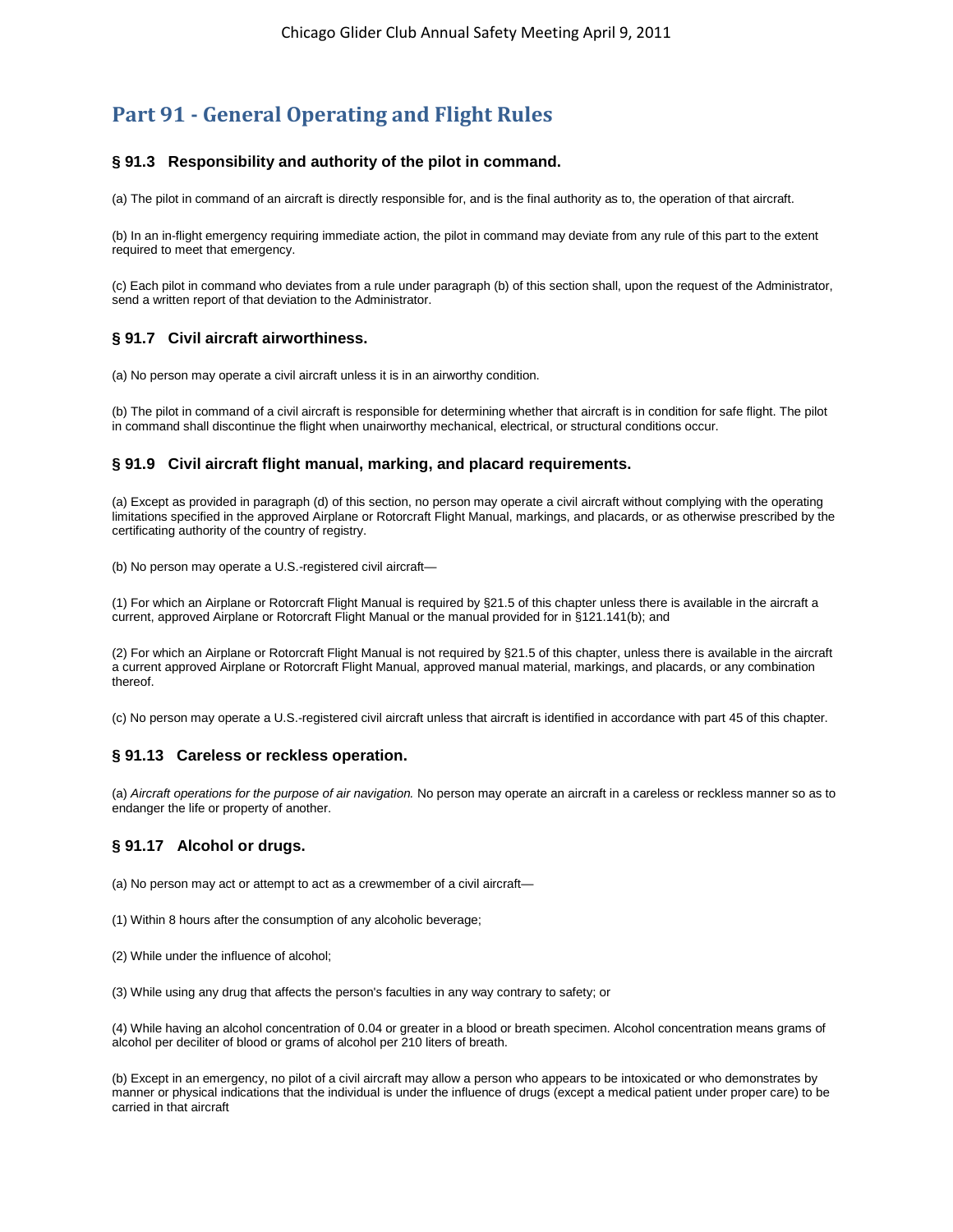# **§ 91.103 Preflight action.**

Each pilot in command shall, before beginning a flight, become familiar with all available information concerning that flight. This information must include—

(a) For a flight under IFR or a flight not in the vicinity of an airport, weather reports and forecasts, fuel requirements, alternatives available if the planned flight cannot be completed, and any known traffic delays of which the pilot in command has been advised by ATC;

(b) For any flight, runway lengths at airports of intended use, and the following takeoff and landing distance information:

(1) For civil aircraft for which an approved Airplane or Rotorcraft Flight Manual containing takeoff and landing distance data is required, the takeoff and landing distance data contained therein; and

(2) For civil aircraft other than those specified in paragraph (b)(1) of this section, other reliable information appropriate to the aircraft, relating to aircraft performance under expected values of airport elevation and runway slope, aircraft gross weight, and wind and temperature.

\*\*\*Be sure to check for TFRs!!!\*\*\*

# **§ 91.107 Use of safety belts, shoulder harnesses, and child restraint systems.**

(a) Unless otherwise authorized by the Administrator—

(1) No pilot may take off a U.S.-registered civil aircraft (except a free balloon that incorporates a basket or gondola, or an airship type certificated before November 2, 1987) unless the pilot in command of that aircraft ensures that each person on board is briefed on how to fasten and unfasten that person's safety belt and, if installed, shoulder harness.

(2) No pilot may cause to be moved on the surface, take off, or land a U.S.-registered civil aircraft (except a free balloon that incorporates a basket or gondola, or an airship type certificated before November 2, 1987) unless the pilot in command of that aircraft ensures that each person on board has been notified to fasten his or her safety belt and, if installed, his or her shoulder harness.

(3) Except as provided in this paragraph, each person on board a U.S.-registered civil aircraft (except a free balloon that incorporates a basket or gondola or an airship type certificated before November 2, 1987) must occupy an approved seat or berth with a safety belt and, if installed, shoulder harness, properly secured about him or her during movement on the surface, takeoff, and landing.

# **§ 91.111 Operating near other aircraft.**

(a) No person may operate an aircraft so close to another aircraft as to create a collision hazard.

(b) No person may operate an aircraft in formation flight except by arrangement with the pilot in command of each aircraft in the formation.

(c) No person may operate an aircraft, carrying passengers for hire, in formation flight.

### **§ 91.113 Right-of-way rules: Except water operations.**

(a) *Inapplicability.* This section does not apply to the operation of an aircraft on water.

(b) *General.* When weather conditions permit, regardless of whether an operation is conducted under instrument flight rules or visual flight rules, vigilance shall be maintained by each person operating an aircraft so as to see and avoid other aircraft. When a rule of this section gives another aircraft the right-of-way, the pilot shall give way to that aircraft and may not pass over, under, or ahead of it unless well clear.

(c) *In distress.* An aircraft in distress has the right-of-way over all other air traffic.

(d) *Converging.* When aircraft of the same category are converging at approximately the same altitude (except head-on, or nearly so), the aircraft to the other's right has the right-of-way. If the aircraft are of different categories—

(1) A balloon has the right-of-way over any other category of aircraft;

(2) A glider has the right-of-way over an airship, powered parachute, weight-shift-control aircraft, airplane, or rotorcraft.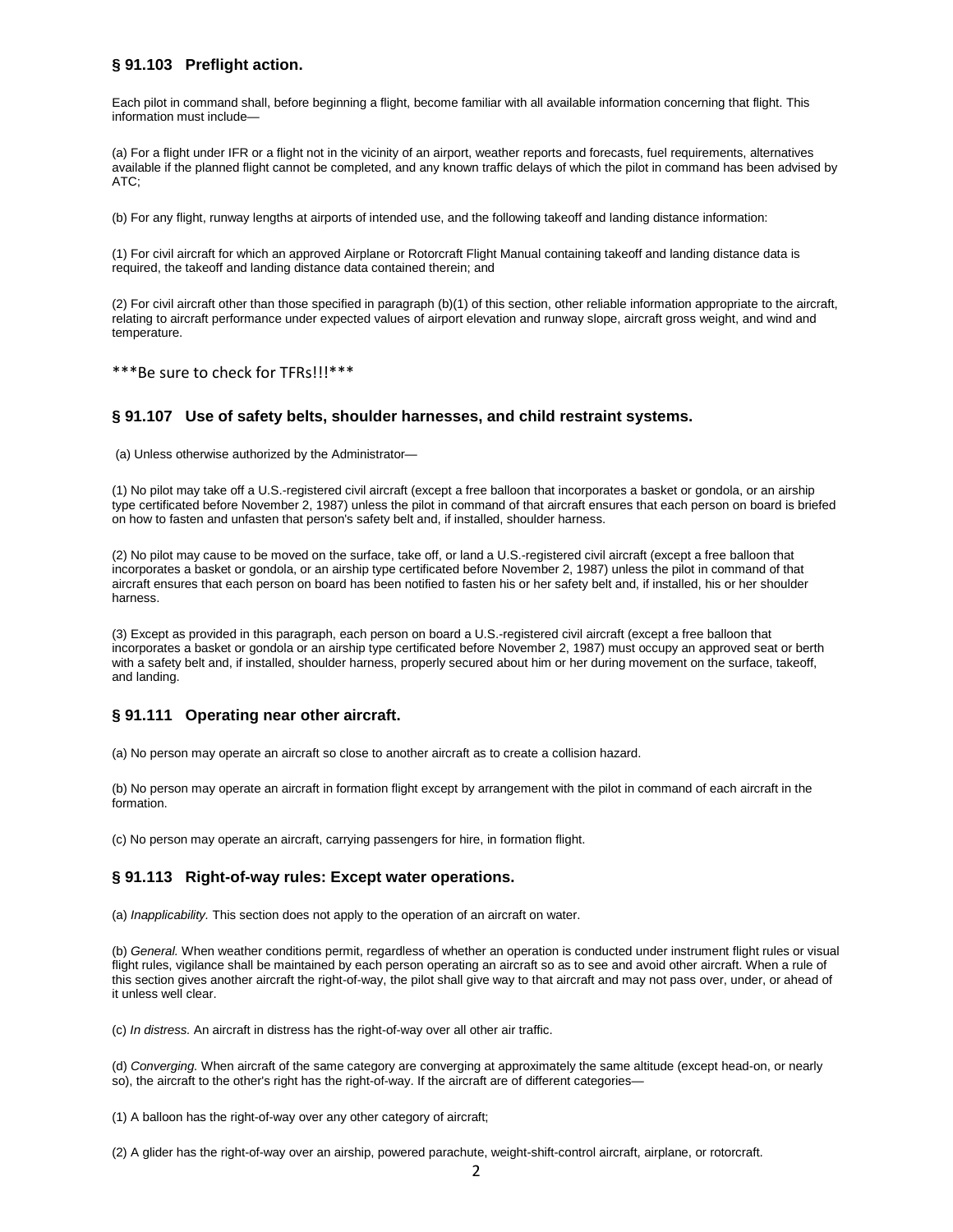(3) An airship has the right-of-way over a powered parachute, weight-shift-control aircraft, airplane, or rotorcraft.

However, an aircraft towing or refueling other aircraft has the right-of-way over all other engine-driven aircraft.

(e) *Approaching head-on.* When aircraft are approaching each other head-on, or nearly so, each pilot of each aircraft shall alter course to the right.

(f) *Overtaking.* Each aircraft that is being overtaken has the right-of-way and each pilot of an overtaking aircraft shall alter course to the right to pass well clear.

(g) *Landing.* Aircraft, while on final approach to land or while landing, have the right-of-way over other aircraft in flight or operating on the surface, except that they shall not take advantage of this rule to force an aircraft off the runway surface which has already landed and is attempting to make way for an aircraft on final approach. When two or more aircraft are approaching an airport for the purpose of landing, the aircraft at the lower altitude has the right-of-way, but it shall not take advantage of this rule to cut in front of another which is on final approach to land or to overtake that aircraft.

#### **§ 91.119 Minimum safe altitudes: General.**

Except when necessary for takeoff or landing, no person may operate an aircraft below the following altitudes:

(a) *Anywhere.* An altitude allowing, if a power unit fails, an emergency landing without undue hazard to persons or property on the surface.

(b) *Over congested areas.* Over any congested area of a city, town, or settlement, or over any open air assembly of persons, an altitude of 1,000 feet above the highest obstacle within a horizontal radius of 2,000 feet of the aircraft.

(c) *Over other than congested areas.* An altitude of 500 feet above the surface, except over open water or sparsely populated areas. In those cases, the aircraft may not be operated closer than 500 feet to any person, vessel, vehicle, or structure.

#### **§ 91.126 Operating on or in the vicinity of an airport in Class G airspace.**

(a) *General.* Unless otherwise authorized or required, each person operating an aircraft on or in the vicinity of an airport in a Class G airspace area must comply with the requirements of this section.

(b) *Direction of turns.* When approaching to land at an airport without an operating control tower in Class G airspace—

(1) Each pilot of an airplane must make all turns of that airplane to the left unless the airport displays approved light signals or visual markings indicating that turns should be made to the right, in which case the pilot must make all turns to the right; and

### **§ 91.137 Temporary flight restrictions in the vicinity of disaster/hazard areas.**

(a) The Administrator will issue a Notice to Airmen (NOTAM) designating an area within which temporary flight restrictions apply and specifying the hazard or condition requiring their imposition, whenever he determines it is necessary in order to—

(1) Protect persons and property on the surface or in the air from a hazard associated with an incident on the surface;

(2) Provide a safe environment for the operation of disaster relief aircraft; or

(3) Prevent an unsafe congestion of sightseeing and other aircraft above an incident or event which may generate a high degree of public interest.

The Notice to Airmen will specify the hazard or condition that requires the imposition of temporary flight restrictions.

(b) When a NOTAM has been issued under paragraph (a)(1) of this section, no person may operate an aircraft within the designated area unless that aircraft is participating in the hazard relief activities and is being operated under the direction of the official in charge of on scene emergency response activities.

# **§ 91.141 Flight restrictions in the proximity of the Presidential and other parties.**

No person may operate an aircraft over or in the vicinity of any area to be visited or traveled by the President, the Vice President, or other public figures contrary to the restrictions established by the Administrator and published in a Notice to Airmen (NOTAM).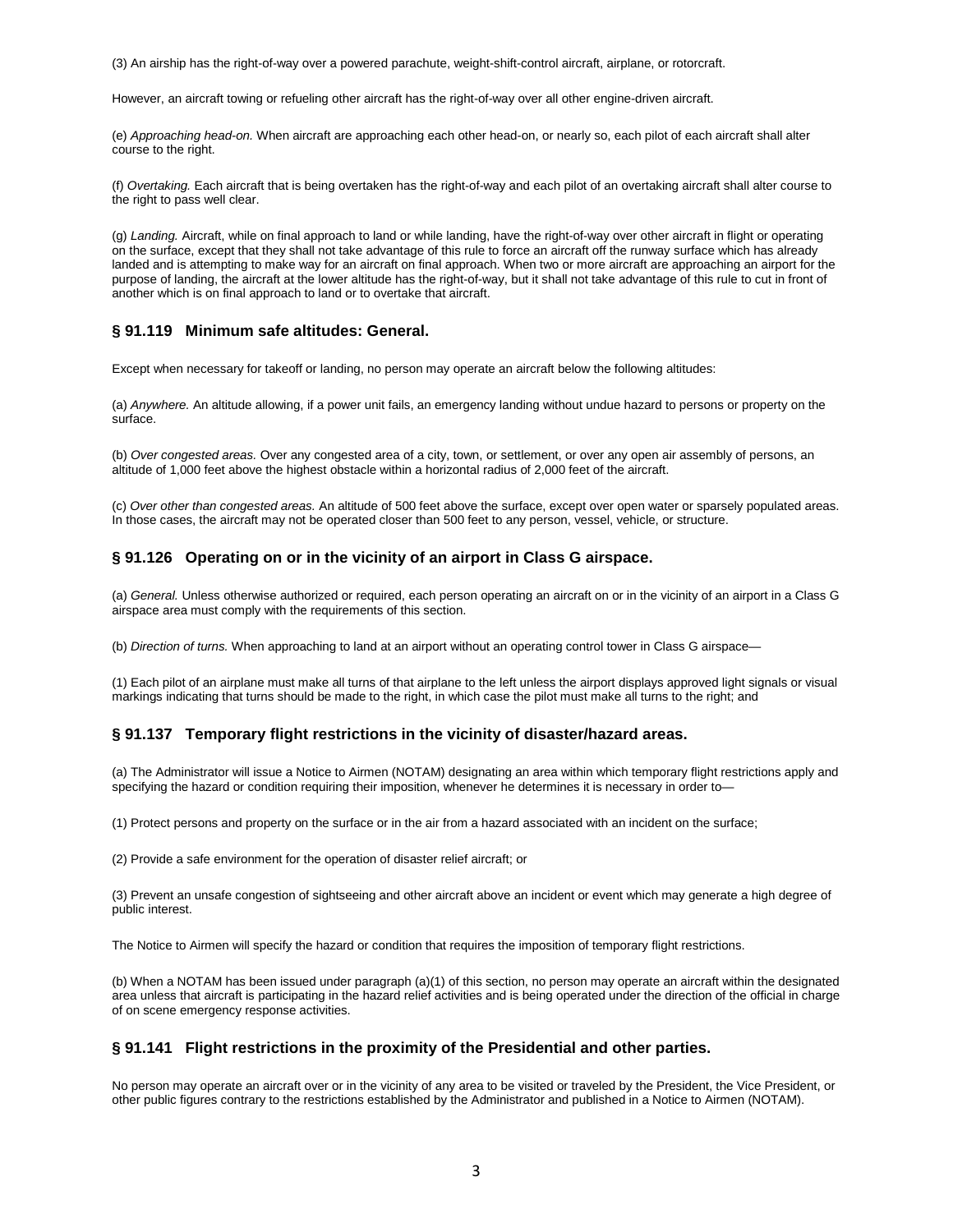# **§ 91.145 Management of aircraft operations in the vicinity of aerial demonstrations and major sporting events.**

(1) *Flight restricted airspace area for an aerial demonstration—* The amount of airspace needed to protect persons and property on the surface or in the air, to maintain air safety and efficiency, or to prevent the unsafe congestion of aircraft will vary depending on the aerial demonstration and the factors listed in paragraph (b) of this section. The restricted airspace area will normally be limited to a 5 nautical mile radius from the center of the demonstration and an altitude 17000 mean sea level (for high performance aircraft) or 13000 feet above the surface (for certain parachute operations), but will be no greater than the minimum airspace necessary for the management of aircraft operations in the vicinity of the specified area.

(2) *Flight restricted area for a major sporting event—* The amount of airspace needed to protect persons and property on the surface or in the air, to maintain air safety and efficiency, or to prevent the unsafe congestion of aircraft will vary depending on the size of the event and the factors listed in paragraph (b) of this section. The restricted airspace will normally be limited to a 3 nautical mile radius from the center of the event and 2500 feet above the surface but will not be greater than the minimum airspace necessary for the management of aircraft operations in the vicinity of the specified area.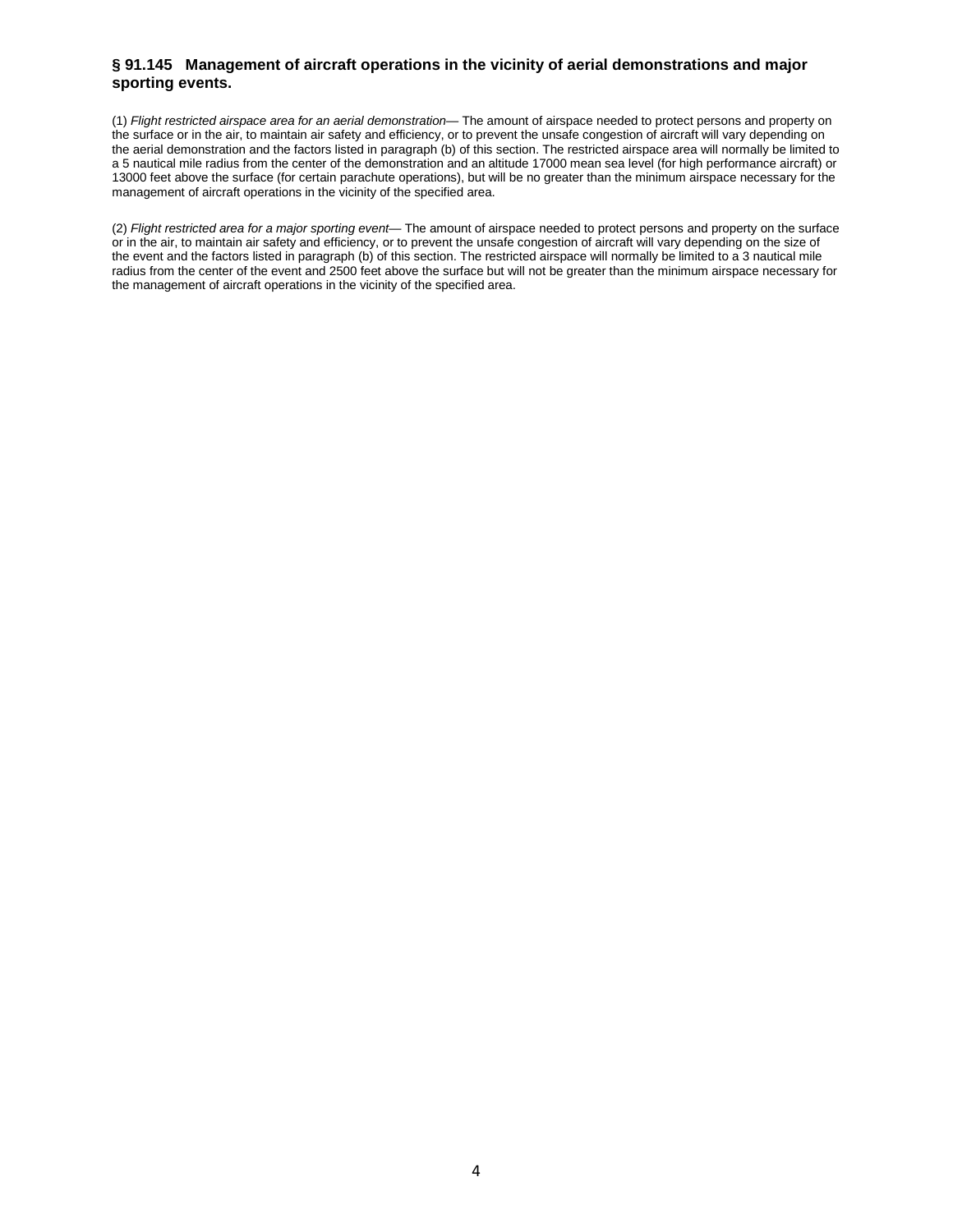# **§ 91.155 Basic VFR weather minimums.**

(a) Except as provided in paragraph (b) of this section and §91.157, no person may operate an aircraft under VFR when the flight visibility is less, or at a distance from clouds that is less, than that prescribed for the corresponding altitude and class of airspace in the following table:

| <b>Airspace</b>                                                           | Flight<br>visibility     | <b>Distance from</b><br>clouds                                                                    |
|---------------------------------------------------------------------------|--------------------------|---------------------------------------------------------------------------------------------------|
| Class A                                                                   | <b>Not</b><br>Applicable | Not Applicable.                                                                                   |
| Class B                                                                   |                          | 3 statute miles Clear of Clouds.                                                                  |
| Class C                                                                   |                          | 3 statute miles 500 feet below.<br>1,000 feet above.<br>2,000 feet horizontal.                    |
| Class D                                                                   |                          | 3 statute miles 500 feet below.<br>1,000 feet above.<br>2,000 feet horizontal.                    |
| Class E:                                                                  |                          |                                                                                                   |
| Less than 10,000 feet MSL                                                 |                          | 3 statute miles 500 feet below.<br>1,000 feet above.<br>2,000 feet horizontal                     |
| At or above 10,000 feet MSL                                               |                          | 5 statute miles 1,000 feet below.<br>1,000 feet above.<br>1 statute mile<br>horizontal.           |
| Class G:                                                                  |                          |                                                                                                   |
| 1,200 feet or less above the surface (regardless of<br>MSL altitude)      |                          |                                                                                                   |
| Day, except as provided in $\S91.155(b)$                                  | 1 statute mile           | Clear of clouds.                                                                                  |
| Night, except as provided in $\S91.155(b)$                                |                          | 3 statute miles 500 feet below.<br>1,000 feet above.<br>2,000 feet horizontal.                    |
| More than 1,200 feet above the surface but less than 10,000<br>feet MSL   |                          |                                                                                                   |
| Day                                                                       | 1 statute mile           | 500 feet below.<br>1,000 feet above.<br>2,000 feet horizontal.                                    |
| Night                                                                     |                          | 3 statute miles 500 feet below.<br>1,000 feet above.<br>2,000 feet horizontal.                    |
| More than 1,200 feet above the surface and at or above<br>10,000 feet MSL |                          | 5 statute miles $ 1,000\rangle$ feet below.<br>1,000 feet above.<br>1 statute mile<br>horizontal. |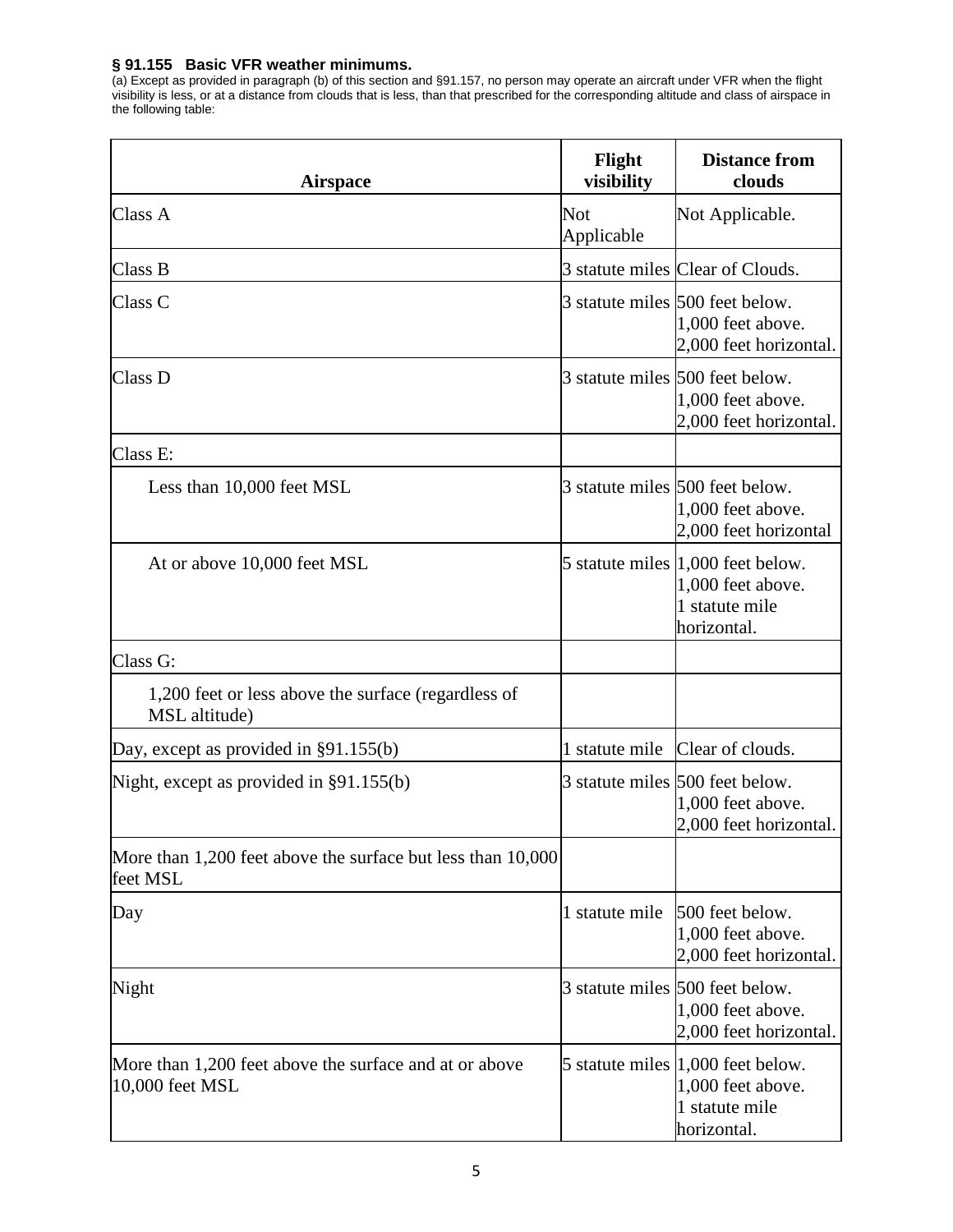# **§ 91.203 Civil aircraft: Certifications required.**

(a) Except as provided in §91.715, no person may operate a civil aircraft unless it has within it the following:

(1) An appropriate and current airworthiness certificate. Each U.S. airworthiness certificate used to comply with this subparagraph (except a special flight permit, a copy of the applicable operations specifications issued under §21.197(c) of this chapter, appropriate sections of the air carrier manual required by parts 121 and 135 of this chapter containing that portion of the operations specifications issued under §21.197(c), or an authorization under §91.611) must have on it the registration number assigned to the aircraft under part 47 of this chapter. However, the airworthiness certificate need not have on it an assigned special identification number before 10 days after that number is first affixed to the aircraft. A revised airworthiness certificate having on it an assigned special identification number, that has been affixed to an aircraft, may only be obtained upon application to an FAA Flight Standards district office.

(2) An effective U.S. registration certificate issued to its owner or, for operation within the United States, the second copy of the Aircraft registration Application as provided for in §47.31(c), or a registration certification issued under the laws of a foreign country.

(b) No person may operate a civil aircraft unless the airworthiness certificate required by paragraph (a) of this section or a special flight authorization issued under §91.715 is displayed at the cabin or cockpit entrance so that it is legible to passengers or crew.

(c) No person may operate an aircraft with a fuel tank installed within the passenger compartment or a baggage compartment unless the installation was accomplished pursuant to part 43 of this chapter, and a copy of FAA Form 337 authorizing that installation is on board the aircraft.

# **§ 91.211 Supplemental oxygen.**

(a) *General.* No person may operate a civil aircraft of U.S. registry—

(1) At cabin pressure altitudes above 12,500 feet (MSL) up to and including 14,000 feet (MSL) unless the required minimum flight crew is provided with and uses supplemental oxygen for that part of the flight at those altitudes that is of more than 30 minutes duration;

(2) At cabin pressure altitudes above 14,000 feet (MSL) unless the required minimum flight crew is provided with and uses supplemental oxygen during the entire flight time at those altitudes; and

(3) At cabin pressure altitudes above 15,000 feet (MSL) unless each occupant of the aircraft is provided with supplemental oxygen.

### **§ 91.213 Inoperative instruments and equipment. (Ron Ridenour)**

### **§ 91.215 ATC transponder and altitude reporting equipment and use.**

(a) *All airspace: U.S.-registered civil aircraft.* For operations not conducted under part 121 or 135 of this chapter, ATC transponder equipment installed must meet the performance and environmental requirements of any class of TSO-C74b (Mode A) or any class of TSO-C74c (Mode A with altitude reporting capability) as appropriate, or the appropriate class of TSO-C112 (Mode S).

(b) *All airspace.* Unless otherwise authorized or directed by ATC, no person may operate an aircraft in the airspace described in paragraphs (b)(1) through (b)(5) of this section, unless that aircraft is equipped with an operable coded radar beacon transponder having either Mode 3/A 4096 code capability, replying to Mode 3/A interrogations with the code specified by ATC, or a Mode S capability, replying to Mode 3/A interrogations with the code specified by ATC and intermode and Mode S interrogations in accordance with the applicable provisions specified in TSO C–112, and that aircraft is equipped with automatic pressure altitude reporting equipment having a Mode C capability that automatically replies to Mode C interrogations by transmitting pressure altitude information in 100-foot increments. This requirement applies—

(1) *All aircraft.* In Class A, Class B, and Class C airspace areas;

(2) *All aircraft.* In all airspace within 30 nautical miles of an airport listed in appendix D, section 1 of this part from the surface upward to 10,000 feet MSL;

(3) Notwithstanding paragraph (b)(2) of this section, any aircraft which was not originally certificated with an engine-driven electrical system or which has not subsequently been certified with such a system installed, balloon or glider may conduct operations in the airspace within 30 nautical miles of an airport listed in appendix D, section 1 of this part provided such operations are conducted—

(i) Outside any Class A, Class B, or Class C airspace area; and

(ii) Below the altitude of the ceiling of a Class B or Class C airspace area designated for an airport or 10,000 feet MSL, whichever is lower; and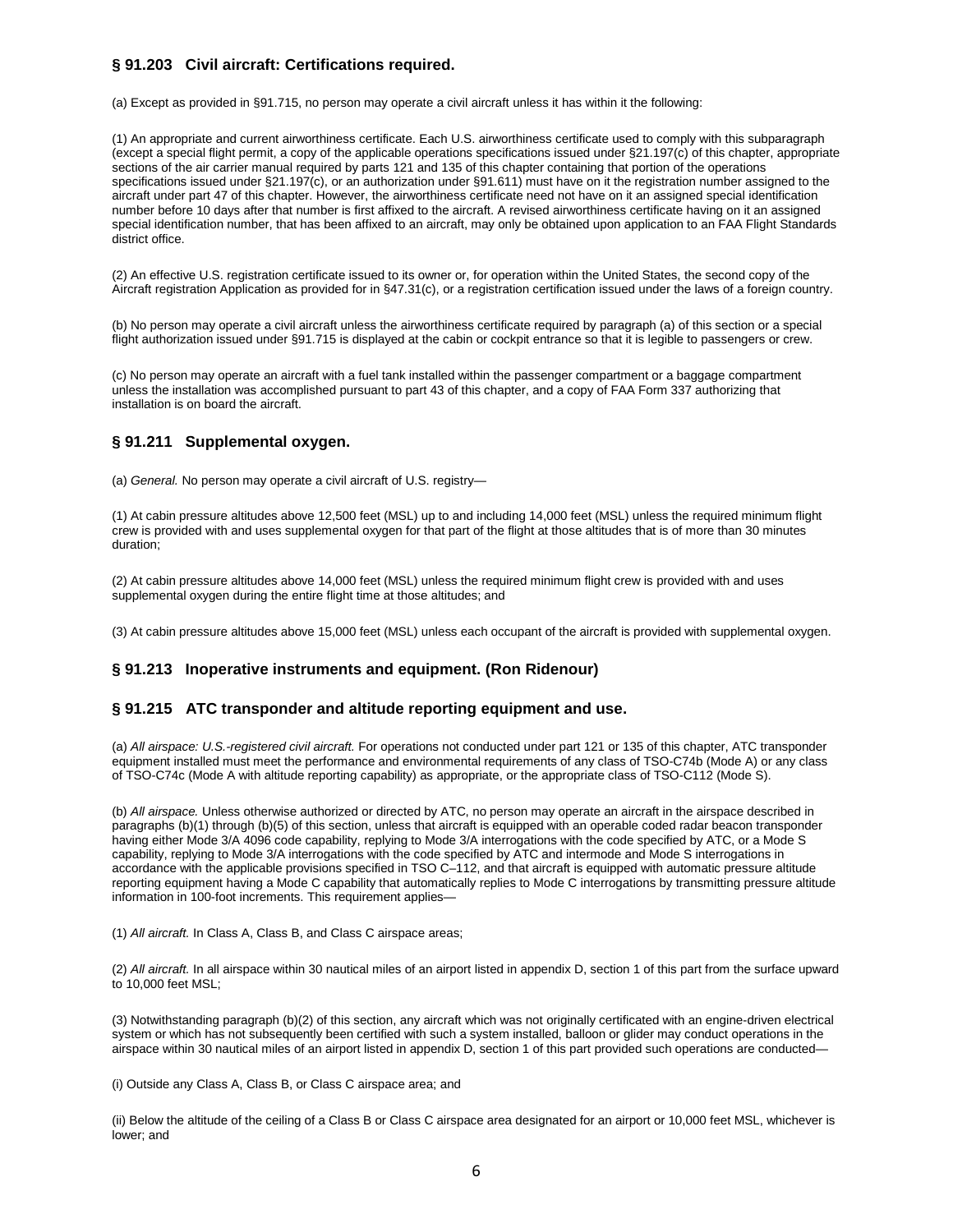(4) All aircraft in all airspace above the ceiling and within the lateral boundaries of a Class B or Class C airspace area designated for an airport upward to 10,000 feet MSL; and

(5) All aircraft except any aircraft which was not originally certificated with an engine-driven electrical system or which has not subsequently been certified with such a system installed, balloon, or glider-

(i) In all airspace of the 48 contiguous states and the District of Columbia at and above 10,000 feet MSL, excluding the airspace at and below 2,500 feet above the surface; and

(ii) In the airspace from the surface to 10,000 feet MSL within a 10-nautical-mile radius of any airport listed in appendix D, section 2 of this part, excluding the airspace below 1,200 feet outside of the lateral boundaries of the surface area of the airspace designated for that airport.

(c) *Transponder-on operation.* While in the airspace as specified in paragraph (b) of this section or in all controlled airspace, each person operating an aircraft equipped with an operable ATC transponder maintained in accordance with §91.413 of this part shall operate the transponder, including Mode C equipment if installed, and shall reply on the appropriate code or as assigned by ATC.

(d) *ATC authorized deviations.* Requests for ATC authorized deviations must be made to the ATC facility having jurisdiction over the concerned airspace within the time periods specified as follows:

(1) For operation of an aircraft with an operating transponder but without operating automatic pressure altitude reporting equipment having a Mode C capability, the request may be made at any time.

(2) For operation of an aircraft with an inoperative transponder to the airport of ultimate destination, including any intermediate stops, or to proceed to a place where suitable repairs can be made or both, the request may be made at any time.

(3) For operation of an aircraft that is not equipped with a transponder, the request must be made at least one hour before the proposed operation.

# **§ 91.307 Parachutes and parachuting.**

(a) No pilot of a civil aircraft may allow a parachute that is available for emergency use to be carried in that aircraft unless it is an approved type and has been packed by a certificated and appropriately rated parachute rigger—

(1) Within the preceding 180 days, if its canopy, shrouds, and harness are composed exclusively of nylon, rayon, or other similar synthetic fiber or materials that are substantially resistant to damage from mold, mildew, or other fungi and other rotting agents propagated in a moist environment; or

(2) Within the preceding 60 days, if any part of the parachute is composed of silk, pongee, or other natural fiber or materials not specified in paragraph (a)(1) of this section.

(b) Except in an emergency, no pilot in command may allow, and no person may conduct, a parachute operation from an aircraft within the United States except in accordance with part 105 of this chapter.

(c) Unless each occupant of the aircraft is wearing an approved parachute, no pilot of a civil aircraft carrying any person (other than a crewmember) may execute any intentional maneuver that exceeds—

(1) A bank of 60 degrees relative to the horizon; or

(2) A nose-up or nose-down attitude of 30 degrees relative to the horizon.

- (d) Paragraph (c) of this section does not apply to—
- (1) Flight tests for pilot certification or rating; or
- (2) Spins and other flight maneuvers required by the regulations for any certificate or rating when given by—
- (i) A certificated flight instructor; or
- (ii) An airline transport pilot instructing in accordance with §61.67 of this chapter.
- (e) For the purposes of this section, *approved parachute* means—
- (1) A parachute manufactured under a type certificate or a technical standard order (C–23 series); or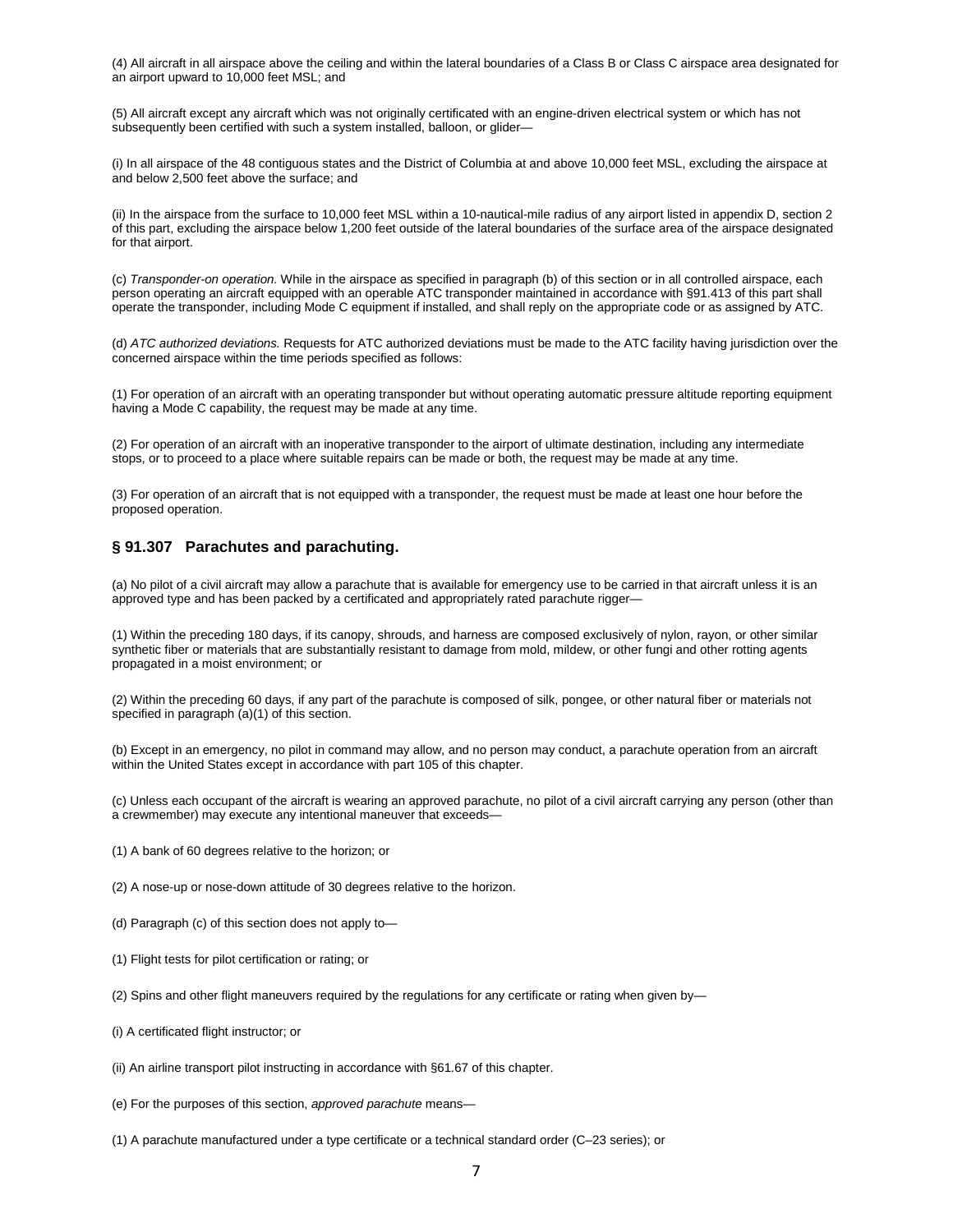(2) A personnel-carrying military parachute identified by an NAF, AAF, or AN drawing number, an AAF order number, or any other military designation or specification number.

# **§ 91.309 Towing: Gliders and unpowered ultralight vehicles.**

(a) No person may operate a civil aircraft towing a glider or unpowered ultralight vehicle unless—

(1) The pilot in command of the towing aircraft is qualified under §61.69 of this chapter;

(2) The towing aircraft is equipped with a tow-hitch of a kind, and installed in a manner, that is approved by the Administrator;

(3) The towline used has breaking strength not less than 80 percent of the maximum certificated operating weight of the glider or unpowered ultralight vehicle and not more than twice this operating weight. However, the towline used may have a breaking strength more than twice the maximum certificated operating weight of the glider or unpowered ultralight vehicle if—

(i) A safety link is installed at the point of attachment of the towline to the glider or unpowered ultralight vehicle with a breaking strength not less than 80 percent of the maximum certificated operating weight of the glider or unpowered ultralight vehicle and not greater than twice this operating weight;

(ii) A safety link is installed at the point of attachment of the towline to the towing aircraft with a breaking strength greater, but not more than 25 percent greater, than that of the safety link at the towed glider or unpowered ultralight vehicle end of the towline and not greater than twice the maximum certificated operating weight of the glider or unpowered ultralight vehicle;

(4) Before conducting any towing operation within the lateral boundaries of the surface areas of Class B, Class C, Class D, or Class E airspace designated for an airport, or before making each towing flight within such controlled airspace if required by ATC, the pilot in command notifies the control tower. If a control tower does not exist or is not in operation, the pilot in command must notify the FAA flight service station serving that controlled airspace before conducting any towing operations in that airspace; and

(5) The pilots of the towing aircraft and the glider or unpowered ultralight vehicle have agreed upon a general course of action, including takeoff and release signals, airspeeds, and emergency procedures for each pilot.

(b) No pilot of a civil aircraft may intentionally release a towline, after release of a glider or unpowered ultralight vehicle, in a manner that endangers the life or property of another.

# **§ 91.409 Inspections.**

(a) Except as provided in paragraph (c) of this section, no person may operate an aircraft unless, within the preceding 12 calendar months, it has had—

(1) An annual inspection in accordance with part 43 of this chapter and has been approved for return to service by a person authorized by §43.7 of this chapter; or

(2) An inspection for the issuance of an airworthiness certificate in accordance with part 21 of this chapter.

No inspection performed under paragraph (b) of this section may be substituted for any inspection required by this paragraph unless it is performed by a person authorized to perform annual inspections and is entered as an "annual" inspection in the required maintenance records.

# **§ 91.413 ATC transponder tests and inspections.**

(a) No persons may use an ATC transponder that is specified in 91.215(a), 121.345(c), or §135.143(c) of this chapter unless, within the preceding 24 calendar months, the ATC transponder has been tested and inspected and found to comply with appendix F of part 43 of this chapter;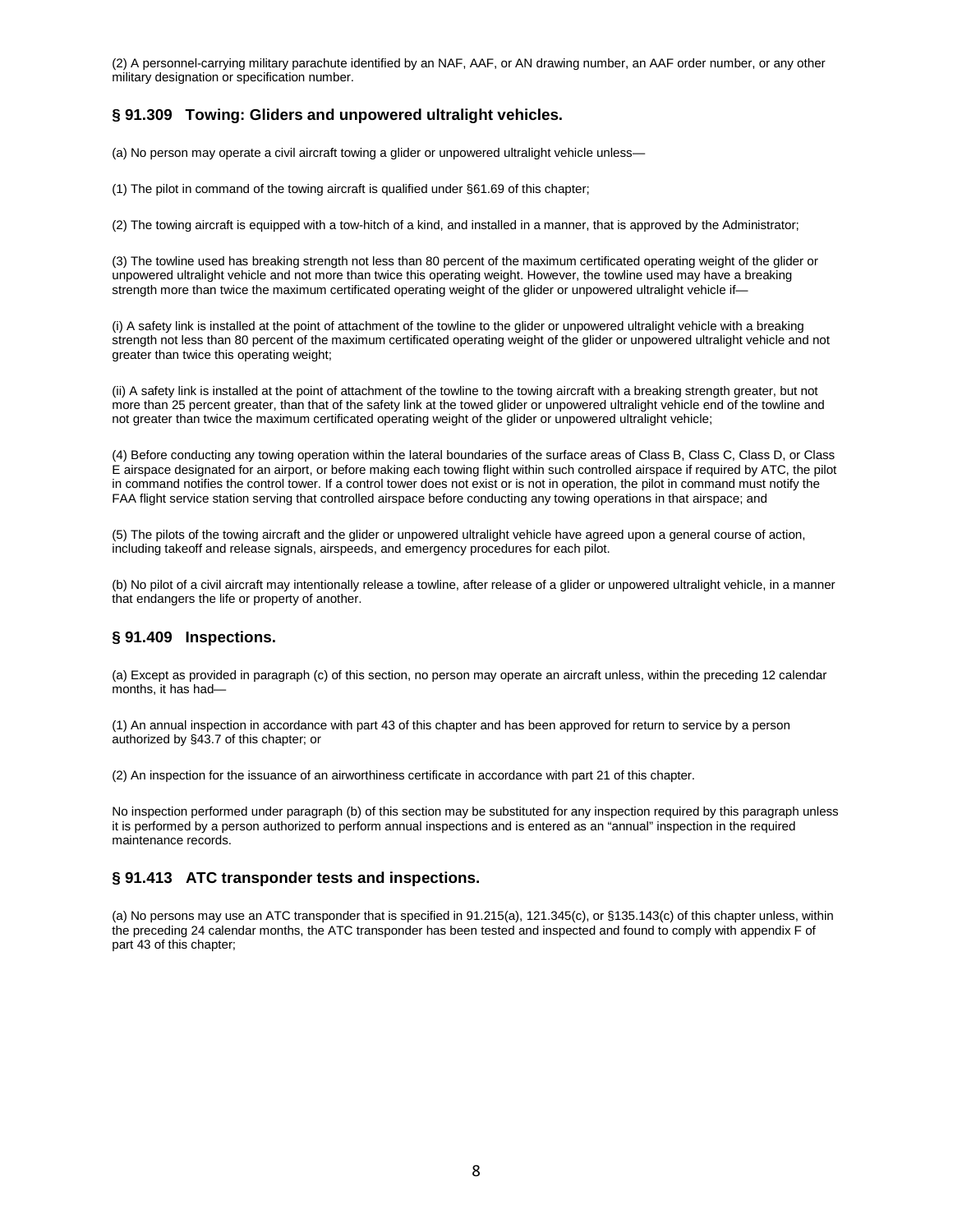# **Part 61 - Certification - A few things to keep in mind**

# **§ 61.19 Duration of pilot and instructor certificates.**

(g) *Duration of pilot certificates.* Except for a temporary certificate issued under §61.17 or a student pilot certificate issued under paragraph (b) of this section, the holder of a paper pilot certificate issued under this part may not exercise the privileges of that certificate after March 31, 2010.

# **§ 61.53 Prohibition on operations during medical deficiency.**

(a) *Operations that require a medical certificate.* Except as provided for in paragraph (b) of this section, no person who holds a medical certificate issued under part 67 of this chapter may act as pilot in command, or in any other capacity as a required pilot flight crewmember, while that person:

(1) Knows or has reason to know of any medical condition that would make the person unable to meet the requirements for the medical certificate necessary for the pilot operation; or

(2) Is taking medication or receiving other treatment for a medical condition that results in the person being unable to meet the requirements for the medical certificate necessary for the pilot operation.

(b) *Operations that do not require a medical certificate.* For operations provided for in §61.23(b) of this part, a person shall not act as pilot in command, or in any other capacity as a required pilot flight crewmember, while that person knows or has reason to know of any medical condition that would make the person unable to operate the aircraft in a safe manner

|    | <b>Illness</b> | Do I have an illness or any symptoms of an illness?                     |
|----|----------------|-------------------------------------------------------------------------|
| м  | Medication     | Have I been taking prescription or over-the-counter drugs?              |
| S. | <b>Stress</b>  | Am I under psychological pressure from the job? Worried about financial |
|    |                | matters, health problems or family discord?                             |
| A  | Alcohol        | Have I been drinking within eight hours? Within 24 hours?               |
| F. | Fatigue        | Am I tired and not adequately rested?                                   |
| E. | Eating         | Am I adequately nourished? Hydrated?                                    |

### **§ 61.56 Flight review.**

(a) Except as provided in paragraphs (b) and (f) of this section, a flight review consists of a minimum of 1 hour of flight training and 1 hour of ground training. The review must include:

(1) A review of the current general operating and flight rules of part 91 of this chapter; and

(2) A review of those maneuvers and procedures that, at the discretion of the person giving the review, are necessary for the pilot to demonstrate the safe exercise of the privileges of the pilot certificate.

(b) Glider pilots may substitute a minimum of three instructional flights in a glider, each of which includes a flight to traffic pattern altitude, in lieu of the 1 hour of flight training required in paragraph (a) of this section.

(c) Except as provided in paragraphs (d), (e), and (g) of this section, no person may act as pilot in command of an aircraft unless, since the beginning of the 24th calendar month before the month in which that pilot acts as pilot in command, that person has-

(1) Accomplished a flight review given in an aircraft for which that pilot is rated by an authorized instructor and

(2) A logbook endorsed from an authorized instructor who gave the review certifying that the person has satisfactorily completed the review.

# **§ 61.57 Recent flight experience: Pilot in command.**

(a) *General experience.* (1) Except as provided in paragraph (e) of this section, no person may act as a pilot in command of an aircraft carrying passengers or of an aircraft certificated for more than one pilot flight crewmember unless that person has made at least three takeoffs and three landings within the preceding 90 days, and